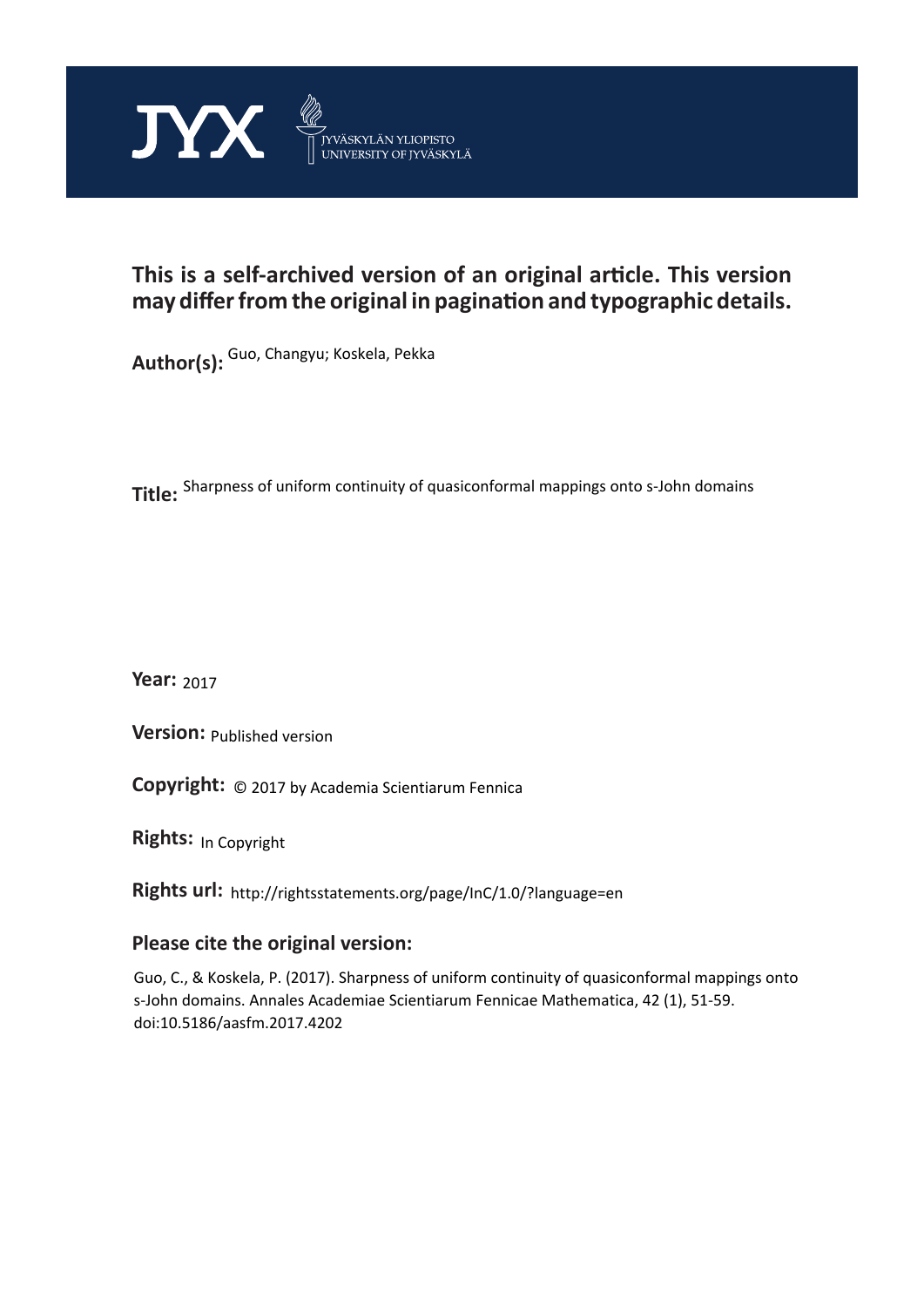## SHARPNESS OF UNIFORM CONTINUITY OF QUASICONFORMAL MAPPINGS ONTO s-JOHN DOMAINS

#### Chang-Yu Guo and Pekka Koskela

University of Jyväskylä, Department of Mathematics and Statistics P. O. Box 35, FI-40014 University of Jyväskylä, Finland; changyu.c.guo@jyu.fi

University of Jyväskylä, Department of Mathematics and Statistics P. O. Box 35, FI-40014 University of Jyväskylä, Finland; pkoskela@maths.jyu.fi

Abstract. We show that a prediction in [8] is inaccurate by constructing quasiconformal mappings onto s-John domains so that the mappings fail to be uniformly continuous between natural distances. These examples also exhibit the sharpeness of the assumptions in [5].

#### 1. Introduction

Recall that a conformal mapping of the unit disk onto a bounded domain  $\Omega$  is uniformly  $\alpha$ -Hölder continuous,  $0 < \alpha \leq 1$ , if and only if the hyperbolic metric  $\rho_{\Omega}$  in  $\Omega$  satisfies the logarithmic growth condition

(1.1) 
$$
\rho_{\Omega}(z_0, z) \leq \frac{1}{\alpha} \log \frac{\text{dist}(z_0, \partial \Omega)}{\text{dist}(z, \partial \Omega)} + C_0,
$$

where  $z_0 = f(0)$  and  $C_0 < \infty$ . Here dist refers to the Euclidean distance. This result is due to Becker and Pommerenke [2].

Gehring and Martio [3] gave a quasiconformal analogue of the result be Becker and Pommerenke by replacing the hyperbolic metric in (1.1) with the quasihyperbolic metric. Recall that the quasihyperbolic distance between x and  $x_0$  in  $\Omega \neq \mathbb{R}^n$  is

$$
k_{\Omega}(x, x_0) = \inf_{\gamma_x} \int_{\gamma_x} \frac{ds}{\text{dist}(z, \partial \Omega)},
$$

where the infimum is taken over all rectifiable curves  $\gamma_x$  in  $\Omega$  which join x to  $x_0$ . For  $x, y \in \Omega$ , there is a (quasihyperbolic) geodesic  $[x, y]$  in  $\Omega$  with

$$
k_{\Omega}(x,y) = \int_{[x,y]} \frac{ds}{\text{dist}(z,\partial\Omega)},
$$

see [4]. In particular, they showed that the condition

(1.2) 
$$
k_{\Omega}(z_0, z) \leq \frac{1}{\alpha} \log \frac{\text{dist}(z_0, \partial \Omega)}{\text{dist}(z, \partial \Omega)} + C_0,
$$

guarantees that, given  $\Omega'$  and a K-quasiconformal mapping  $f: \Omega' \to \Omega$ , the restriction of f to any ball  $B \subset \Omega'$  is uniformly Hölder continuous with an exponent  $\beta$  and a constant M that both are independent of B. Under suitable geometric conditions on  $\Omega'$  they then concluded uniform Hölder continuity in the entire  $\Omega'$ .

https://doi.org/10.5186/aasfm.2017.4202

<sup>2010</sup> Mathematics Subject Classification: Primary 30C62, 30C65.

Key words: s-John domain, uniform continuity, quasiconformal mapping, internal diameter, internal metric.

C.-Y. Guo and P. Koskela were partially supported by the Academy of Finland via the Centre of Excellence in Analysis and Dynamics Research (project No. 271983).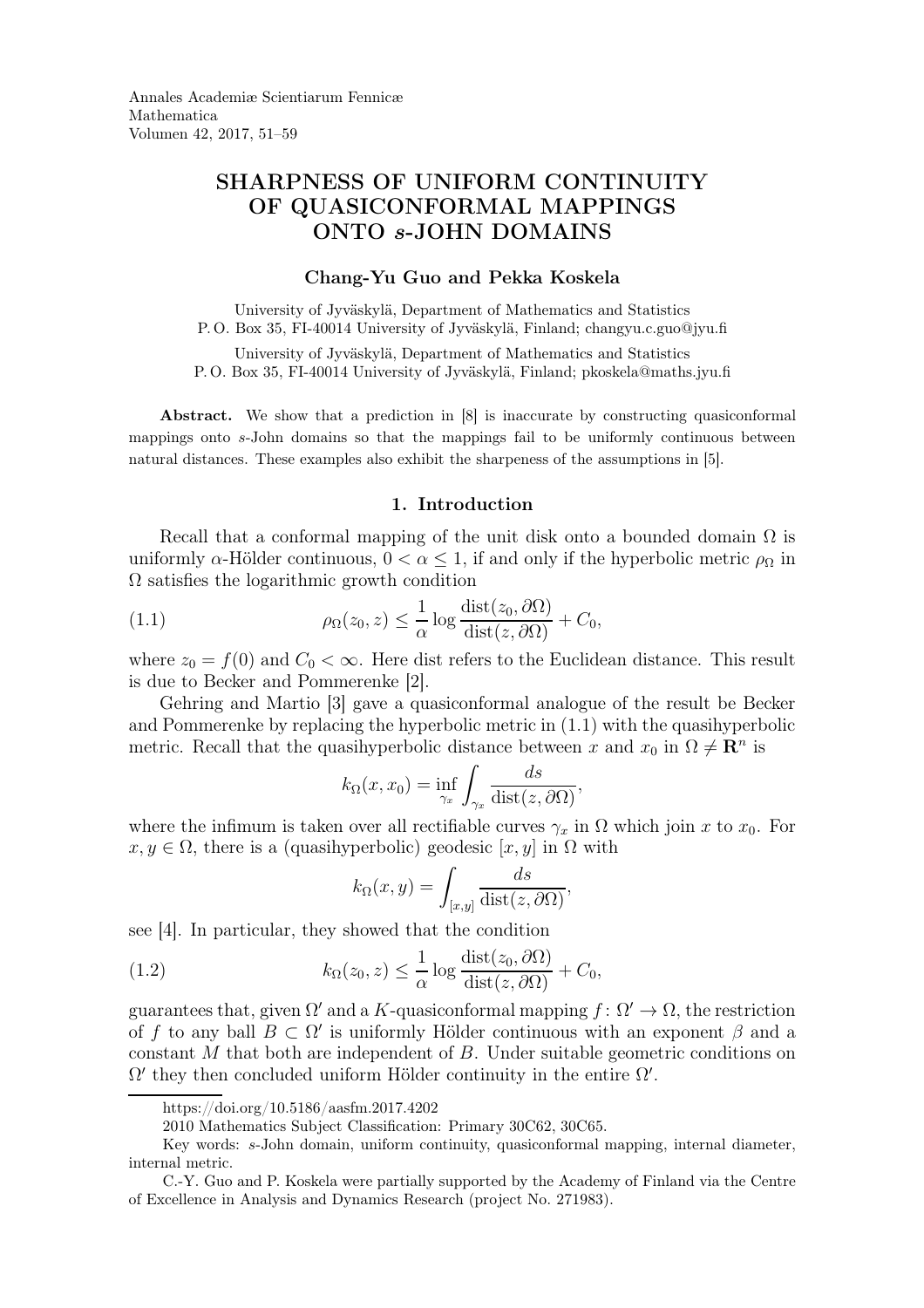In [10], Koskela, Onninen and Tyson showed that (1.2) actually implies that a quasiconformal mapping  $f: \Omega' \to \Omega$  is always uniformly Hölder continuous when  $\Omega'$  is equipped with the internal distance  $d_I(z, w)$  and  $\Omega$  with the usual Euclidean distance. Recall that  $d_I(z, w)$ , for a pair of points in a domain G, is the infimum of the lengths of all paths that join z to  $w$  in  $G$ .

In [8], Hencl and Koskela relaxed (1.2) to

(1.3) 
$$
k_{\Omega}(x,x_0) \leq \phi\left(\frac{1}{\text{dist}(x,\partial\Omega)}\right),
$$

under the assumption that

(1.4) 
$$
\int_{1}^{\infty} \frac{dt}{\phi^{-1}(t)} < \infty.
$$

A uniform continuity estimate with respect to the internal metric in  $\Omega'$  and the Euclidean metric in  $\Omega$  was established under the additional assumption that  $t \mapsto$  $\Phi(t)^{-a}$  is concave for some  $a > n - 1$ , where

$$
\Phi(t) = \psi^{-1}(t) \quad \text{and} \quad \psi(t) = \int_t^\infty \frac{ds}{\phi^{-1}(s)}.
$$

This concavity assumption was speculated in [8] to be superfluous.

Let us recall a class of domains for which growth conditions of the above type are easily verified. First of all, a bounded domain  $\Omega \subset \mathbb{R}^n$  is a John domain if there is a constant C and a point  $x_0 \in \Omega$  so that, for each  $x \in \Omega$ , one can find a rectifiable curve  $\gamma: [0, 1] \to \Omega$  with  $\gamma(0) = x$ ,  $\gamma(1) = x_0$  and with

(1.5) 
$$
C \operatorname{dist}(\gamma(t), \partial \Omega) \ge l(\gamma([0, t]))
$$

for each  $0 < t \leq 1$ . John used this condition in his work on elasticity [9] and the term was coined by Martio and Sarvas [11]. Smith and Stegenga [13] introduced the more general concept of an s-John domain,  $s \geq 1$ , by replacing (1.5) with

(1.6) 
$$
Cd(\gamma(t),\partial\Omega) \ge l(\gamma([0,t]))^s.
$$

The recent studies [1, 6, 7] on mappings of finite distortion have generated new interest in the class of s-John domains. Direct integration along a curve from the definition of a John domain gives (1.2) with  $z_0$  replaced by  $x_0$  for the 1-John case and (1.3) with  $\phi(t) = Ct^{s-1}$  in the case of an s-John domain,  $s > 1$ . It is easy to check that the concavity assumption on the associated  $\Phi$  holds if  $s < 1 + \frac{1}{n}$  and that the convergence condition holds when  $s < 2$ . On the other hand, Guo has established in [5] the above uniform continuity result for s-John domains with  $1 \leq s < 1 + \frac{1}{n-1}$ . Our first result shows that the concavity assumption is not superfluous and that the requirement that  $1 \leq s < 1 + \frac{1}{n-1}$  cannot be relaxed in the planar case.

**Theorem 1.1.** There exist a bounded 2-John domain  $\Omega \subset \mathbb{R}^2$ , a constant  $C$  <  $\infty$  and a point  $x_0 \in \Omega$  with

$$
(1.7) \t\t k_{\Omega}(x, x_0) \le C \operatorname{dist}(x, \partial \Omega)^{-\frac{1}{2}}
$$

for all  $x \in \Omega$  so that a quasiconformal mapping  $f: \Omega' \to \Omega$  fails to be uniformly continuous with respect to the Euclidean metric in  $\Omega$  and  $d_I$  in  $\Omega'$  for a bounded domain  $\Omega' \subset \mathbf{R}^2$ .

The above example is somewhat surprising since the modulus of continuity from [8] does not degenerate when the exponent  $-a$  in  $k_{\Omega}(x, x_0) \leq C \text{dist}(x, \partial \Omega)^{-a}$  tends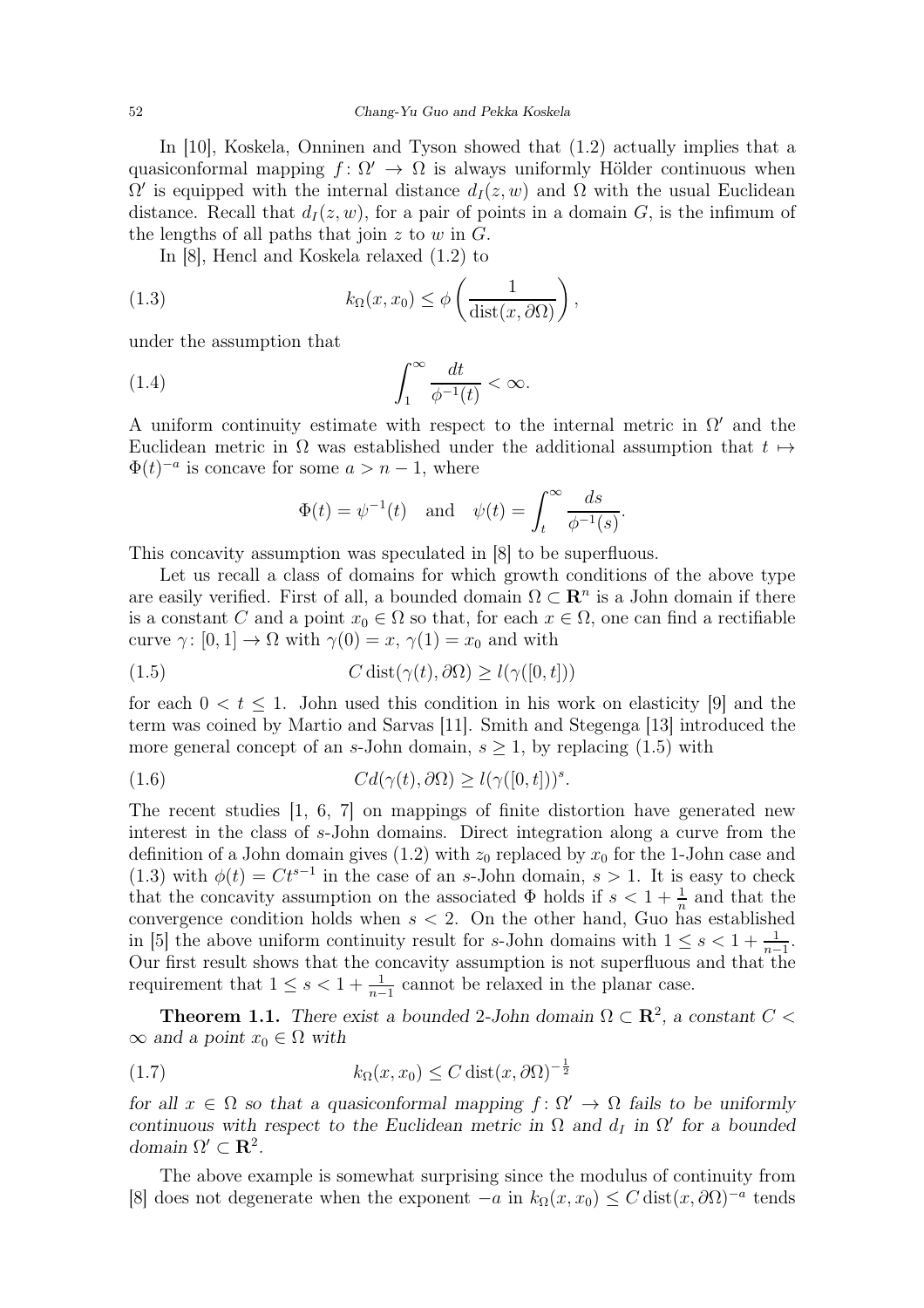$-1/n$  nor does the modulus of continuity in [5] when s tends to  $1+\frac{1}{n-1}$  in the s-John condition.

Our second result shows that the concavity condition is necessary in all dimensions and that the value  $1 + \frac{1}{n-1}$  is critical in the s-John condition.

**Theorem 1.2.** For each  $n \geq 3$ , there exist a bounded domain  $\Omega' \subset \mathbb{R}^n$  and a domain  $\Omega \subset \mathbf{R}^n$  that is s-John for all  $s > 1 + \frac{1}{n-1}$  with

(1.8) 
$$
k_{\Omega}(x, x_0) \leq C \operatorname{dist}(x, \partial \Omega)^{-\frac{1}{n}} \log \frac{C}{\operatorname{dist}(x, \partial \Omega)}
$$

for some constant  $C < \infty$ , all  $x \in \Omega$  and a quasiconformal mapping  $f: \Omega' \to \Omega$  so that f is not uniformly continuous with respect to the Euclidean metric in  $\Omega$  and  $d_I$ in  $\Omega'$ .

The domain  $\Omega$  in Theorem 1.1 cannot be required to be simply connected. More generally, neither the domain in Theorem 1.1 nor in Theorem 1.2 can be required to be quasiconformally equivalent to a uniform domain. For this see [5].

It would be interesting to know whether one could take  $s = 1 + \frac{1}{n-1}$  and dispose with the logarithmic term in Theorem 1.2.

#### 2. Proofs of the main results

Proof of Theorem 1.1. Our 2-John domain  $\Omega$  will be constructed inductively as indicated in Figure 1.



Figure 1. The 2-John domain  $\Omega$ .

Set  $a_j = 2^{-2(j+1)}$ ,  $b_j = 2^{-j}$  and  $c_j = 2^{-2(j+1)}$ . For  $j = 0$ , we let the  $\Omega_0$ -part consist of a rectangle of length 1 and width  $a_0$  centered at the origin, and two rectangular "legs" of width  $c_0$  and length  $b_0$ . The two rectangular "legs" are obtained in the following manner: first remove the central square  $Q_1$  of side-length  $b_0$ ; then set the distance between  $Q_1$  and the vertical boundary of  $\Omega_0$  to be  $c_0$ . Next, for  $j = 1$ , we let the  $\Omega_1$ -part consist of a rectangle of length 1 and width  $a_1$  and four rectangular "legs" of width  $c_1$  and length  $b_1$ . The four rectangular "legs" are obtained in a similar fashion as before: first remove 3 squares of side-length  $b_1$ ; then make them equi-distributed, i.e. the gap between two consecutive squares is  $c_1$ ; finally set the distance between  $Q_2$ and the vertical boundary of  $\Omega_1$  to be  $c_1$ . We continue the process. Let the  $\Omega_i$ -part consist of a rectangle of length 1 and width  $a_j$  and  $2^j$  rectangular "legs" of width  $c_j$  and length  $b_j$ . The rectangular "legs" are obtained by removing  $2^{j+1} - 1$  equi-distributed squares of side-length  $b_j$  in a similar way as before. Among these removed squares,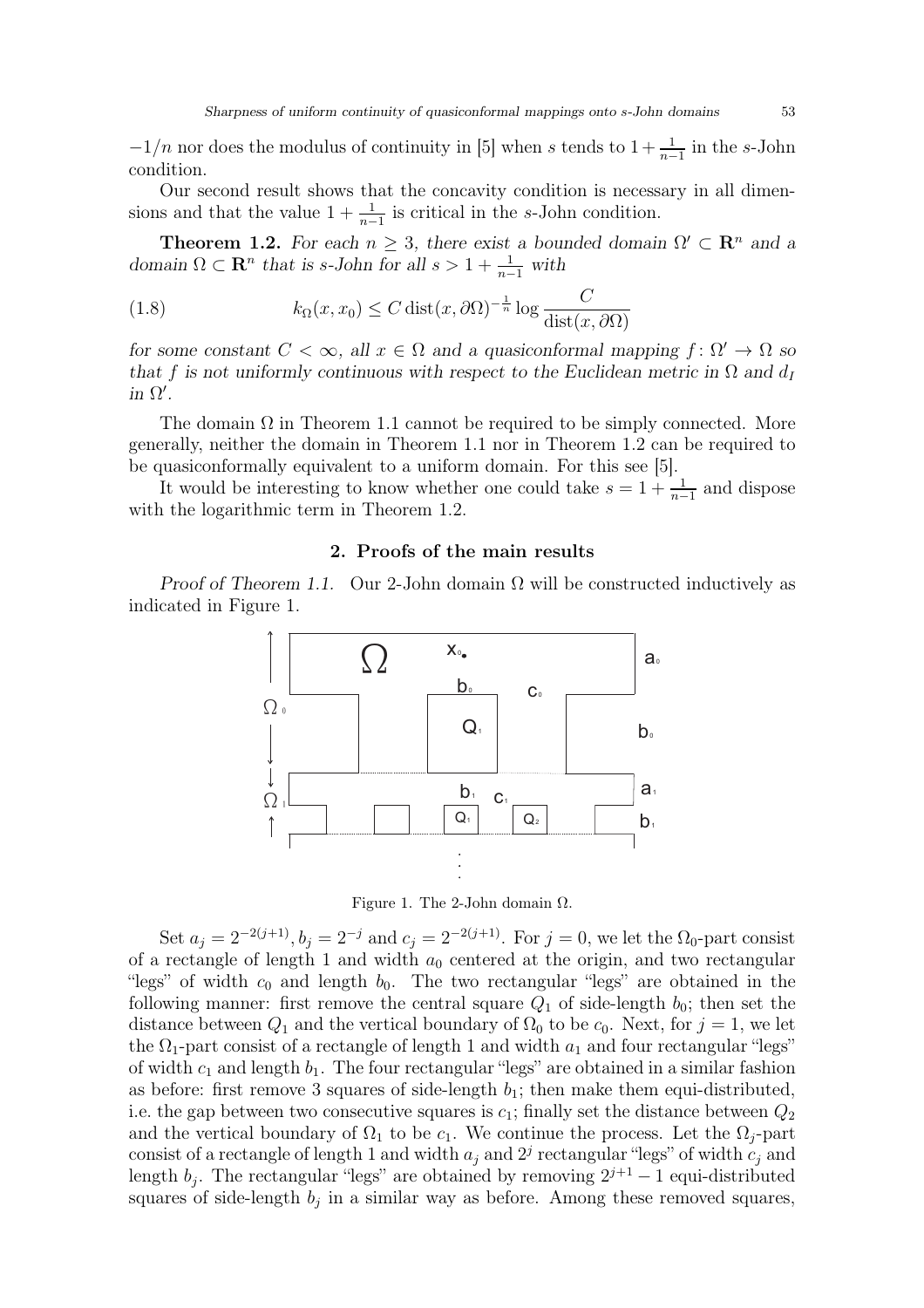we label from middle to the right-most as  $Q_1, Q_2, \ldots, Q_{2^j}$  respectively. According to our construction, the distance between two consecutive removed squares is  $c_i$  and the distance between  $Q_{2^j}$  and the vertical boundary of  $\Omega_j$  is also  $c_j$ . Finally, our domain  $\Omega$  is the union of all  $\Omega_j$ 's. It is clear from the construction that  $\Omega$  is 2-John and symmetric with respect to the y-axis.

Let  $x_0 = (0, 0)$  be the point marked in Figure 1. It is easy to check that the assumption (1.7) is satisfied.

We next construct our source domain  $\Omega'$  and a quasiconformal mapping  $g: \Omega' \to$  $Ω$ , which is not uniformly continuous with respect to the metrics  $d(x, y) = |x - y|$  in  $\Omega$  and  $d_I$  in  $\Omega'$ . Actually, we construct a quasiconformal mapping  $f: \Omega \to \Omega'$  whose (quasiconformal) inverse has the desired properties.

The idea is demonstrated in Figure 2: we scale the upper part of each  $\Omega_j$  by  $\frac{1}{j}$ and replace the associated  $2^{j+1}$  rectangular "legs" by the same number of new "legs". The vertical distance between the scaled upper parts of  $\Omega_i$  and  $\Omega_{i+1}$  is set to be  $2j^{-2}$ . We also make the domain  $\Omega'$  symmetric with respect to y-axis. Since the distance between two consecutive legs in  $\Omega_j$  is  $2^{-j}$ , the distance between the tops of two consecutive "legs" in  $\Omega'$  $j$  is  $\frac{2^{-j}}{j}$ . For the bottoms, the distance is approximately  $\frac{2^{-j-1}}{j+1}$ .



Figure 2.  $\Omega$  and  $\Omega'$  in the step j.

Recall the labelled squares  $Q_i$ ,  $i = 1, ..., 2^j$  introduced in  $\Omega_j$ . We denote by  $\tilde{Q}_i$ the "leg" next to  $Q_i$ , on the right. We will construct a quasiconformal mapping  $f_j$ from the (translated) rectangle  $\tilde{Q}_i$  to the (translated) new "leg"  $Q'_i$  as in Figure 3.  $Q'_{i}$  consists of two parts A' and B'. The distance between the bottom line segment 0**a** and the top line segment in the x-direction is

$$
m_i^j = \frac{[2^{-j-1} + 2^{-2(j+1)}] \cdot i}{j} - \frac{[2^{-j-1} + 2^{-2(j+1)}] \cdot i}{j+1}.
$$

It is clear that  $m_i^j \approx \frac{i \cdot 2^{-j}}{i^2}$  $\frac{2^{j}}{j^2}$  when j is large. The distance of the top and the bottom in *y*-direction is  $\frac{2}{j^2}$ . In Figure 3,  $\mathbf{a} = (\frac{2^{-2(j+1)}}{j+1}, 0)$ ,  $\mathbf{p} = (\frac{i \cdot 2^{-j}}{2j^2})$  $\frac{1}{2j^2}, \frac{1}{j^2}$  $\frac{1}{j^2}$  and  $\mathbf{q} =$  $\left(\frac{i\cdot2^{-j}}{2i^2}\right)$  $\frac{2^{j-2}}{2j^2} + \frac{2^{-(j+1)}}{j}$  $\frac{j+1j}{j}, \frac{1}{j^2}$  $\frac{1}{j^2}$ ). We will write down below a quasiconformal mapping  $f_j: A \to A'$ such that  $f_j$  maps the bottom line segment of A linearly to 0a and the top line segment of A affinely to **pq**, respectively. The line 0**p** is of the form  $y = k_1x$ , where

$$
k_1 = \frac{1/j^2}{i \cdot 2^{-j}/(2j^2)} = \frac{2^{j+1}}{i} \ge 1.
$$

Similarly, the line **aq** is of the form  $y = k_2(x - \frac{2^{-2(j+1)}}{j+1})$ , where

$$
k_2 = \frac{1/j^2}{\frac{i \cdot 2^{-j}}{2j^2} + \frac{2^{-(j+1)}}{j} - \frac{2^{-2(j+1)}}{j+1}} \approx \frac{2^j}{i+j}.
$$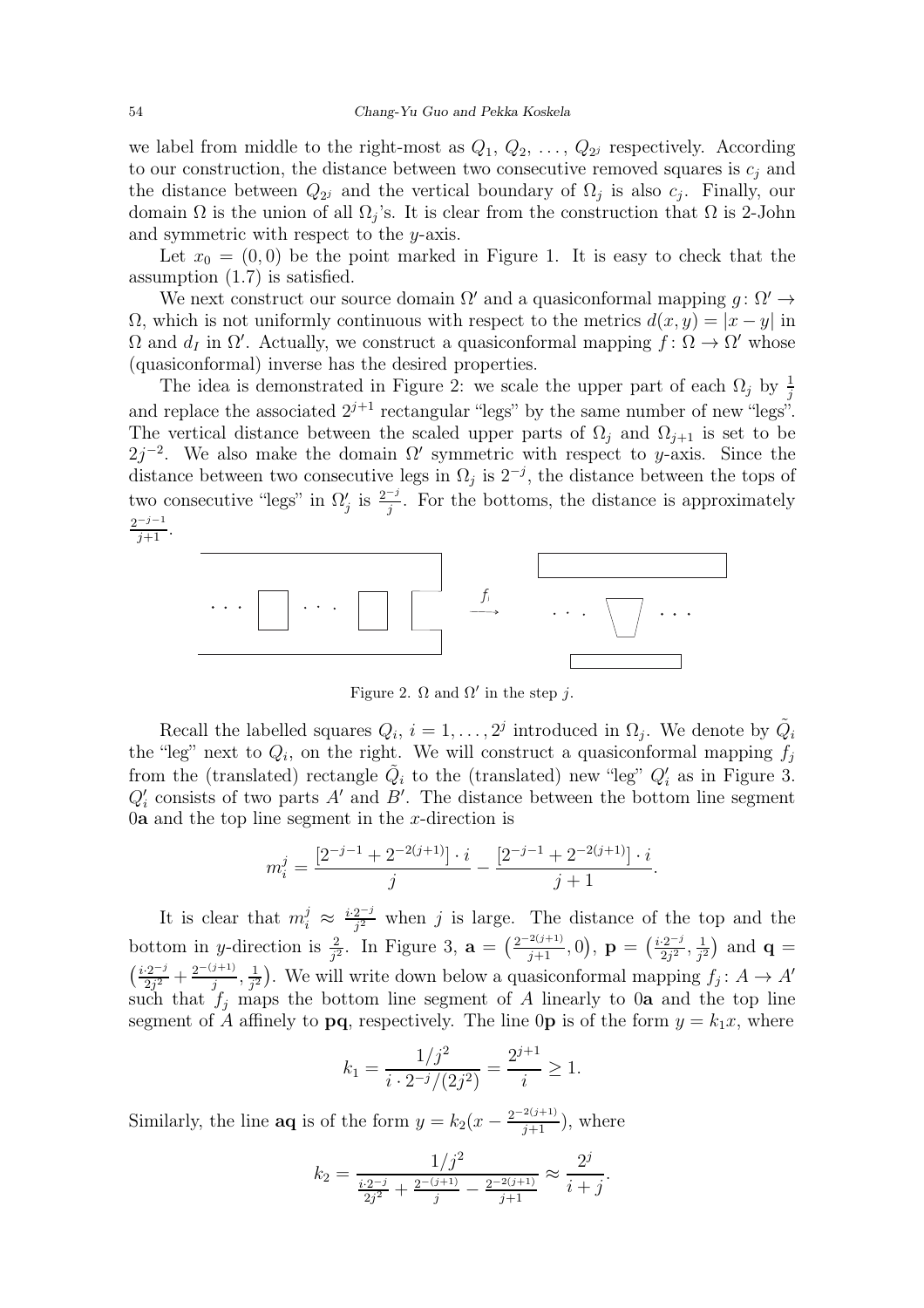

Figure 3. The quasiconformal mapping from  $\tilde{Q}_i$  to  $Q'_i$ .

We are looking for a quasiconformal mapping of the form  $f_j^i(x, y) = (\tilde{g}_j(y)x +$  $g_j(y), k_1 g_j(y)$ , where  $\tilde{g}_j(y) = k_1 g'_j$  $y'_j(y)$  for all  $y \in [0, 2^{-(j+1)}]$  and  $g_j$  is a smooth increasing function. Clearly, such a mapping  $f_j$  maps horizontal line segments to horizontal line segments. We further require that it maps the left side of A to 0p and the right side of A to  $\mathbf{aq}, g_j(0) = 0, g_j(2^{-j}) = \frac{1}{j^2}$  and  $\tilde{g}_j(0) = \frac{1}{j+1}$ . By definition,

$$
f_j^i(2^{-2(j+1)}, y) = (\tilde{g}_j(y) \cdot 2^{-2(j+1)} + g_j(y), k_1 g_j(y)).
$$

The further requirements are satisfied if  $\tilde{g}_j = k_1 g'_j$ ,<br>j,

(2.1) 
$$
g_j(y) = k_2 \cdot k_1^{-1} \tilde{g}_j(y) \cdot 2^{-2(j+1)} + \frac{k_2}{k_1} g_j(y) - \frac{k_2}{j} \cdot 2^{-2(j+1)},
$$

(2.2) 
$$
g_j(0) = 0, g_j(2^{-j}) = \frac{1}{j^2}
$$
 and  $\tilde{g}_j(0) = \frac{1}{j+1}$ .

One can easily solve the above system of equations by setting  $g_j(y) = a \cdot e^{a_j^i y + c} - b$ , where

$$
a_i^j = 2^{2(j+1)} \frac{k_1 - k_2}{k_1 k_2}, \quad b = \frac{1}{k_1 (j+1) a_j^i}
$$

and the constants  $b$  and  $c$  are chosen such that

$$
a \cdot e^c = b
$$
 and  $a \cdot e^{a_j^i 2^{-j} + c} - b = \frac{1}{j^2}$ .

We next show that  $f_j^i$  is a quasiconformal mapping. A direct computation gives us

$$
Df_j^i(x,y) = \begin{bmatrix} \tilde{g}_j(y) & \tilde{g}'_j(y)x + g'_j(y) \\ 0 & k_1g'_j(y) \end{bmatrix}.
$$

We only need to show that  $\tilde{g}'_i$  $j'_j(y)x+g'_j$  $j'_j(y) \leq Mk_1 g'_j$  $'_{j}(y)$ , for some constant M independent of i and j, and for all  $x, y \in A$ . Since  $k_1 \geq 1$ , it suffices to bound  $\tilde{g}'_j$  $j'(y)x$ . By definition,

$$
\tilde{g}_j(y) = k_1 g'_j(y) = k_1 a a_j^i e^{a_j^i y + c}
$$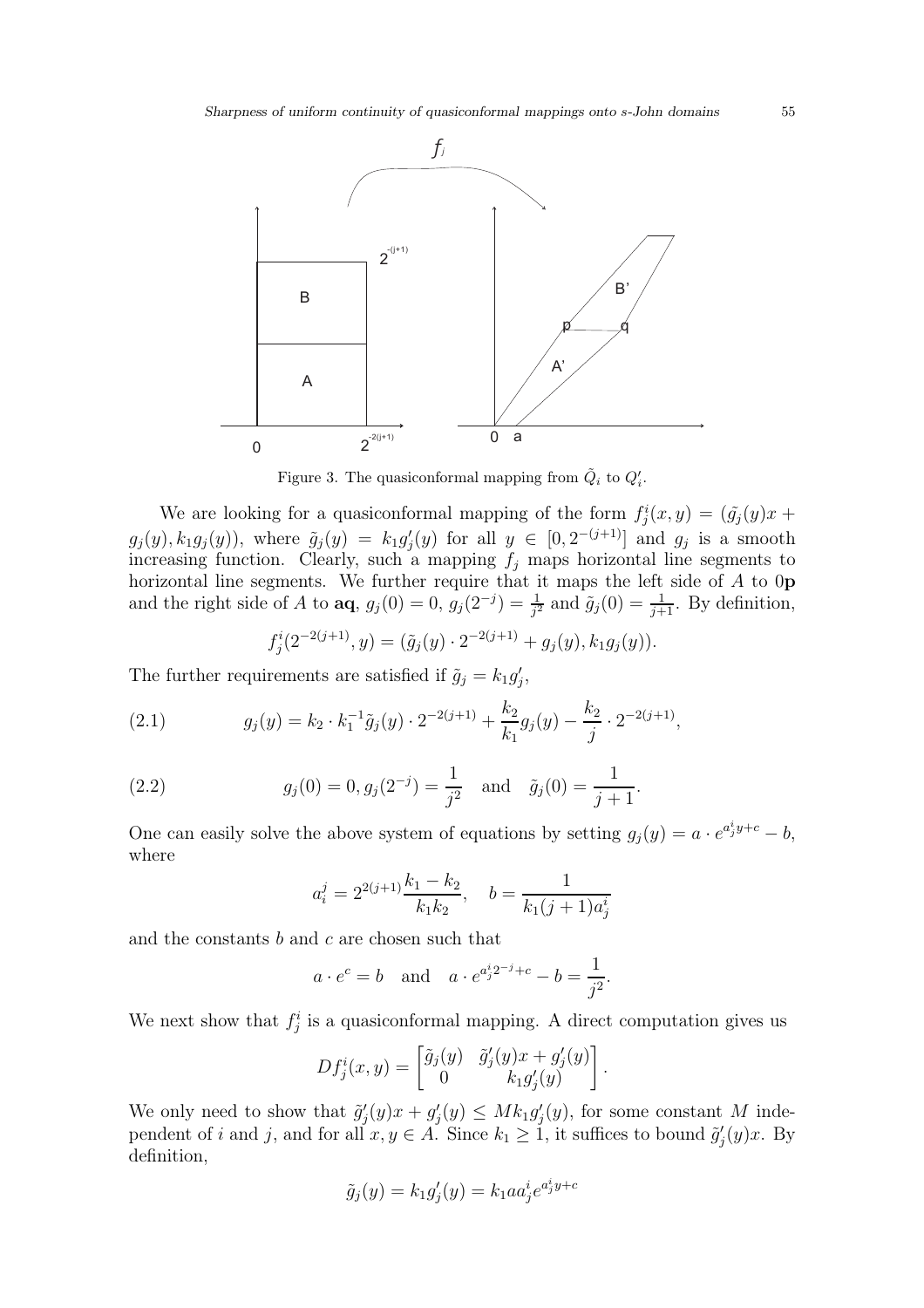and

$$
\tilde{g}'_j(y) = k_1 a^i_j g'_j(y).
$$

Hence we only need to find a uniform bound on  $x \cdot a_j^i$ . For this, we first note that  $k_2$ is bounded from below by  $\frac{1}{2}$  and  $\frac{k_1-k_2}{k_1} \leq 1$ . Since  $x \in [0, 2^{-2(j+1)}]$ , we have

$$
a_j^ix\leq \frac{k_1-k_2}{k_1k_2}\cdot 2^{2(j+1)}x\leq 2.
$$

This implies that  $\tilde{g}'_i$  $j'_j(y)x + g'_j$  $j'_j(y) \leq 3k_1g'_j$  $j(y)$  and so  $f_j^i$  is quasiconformal. Notice that  $f_j^i(x,0) = \left(\frac{x}{j+1},0\right)$ , so that, after suitable translations,  $f_j^i$  matches with our scaling on the top of  $\Omega_{j+1}$ . In a similar manner, one can write down a quasiconformal mapping from  $B$  to  $B'$  such that it coincides with  $f_j^i$  on  $pq$  and is linear on each line segment. In fact, the quasiconformal mapping just slightly differs from the reflection of  $f_j$  with respect to the line segment  $\mathbf{p}q$  (since the length of 0a is approximately the same as the length of the top line segment when  $j \to \infty$  and the picture is exactly a reflection with respect to  $pq$ ). When a suitable coordinate system is fixed, it is clear that the mappings  $f_j^{i_1}$  and  $f_j^{i_2}$  only differ by a translation in x-direction and hence the desired global quasiconformal mapping  $f_j$  from  $\Omega_j$  to  $\Omega'_j$  $'_{j}$  follows by gluing all  $f_{j}^{i}$ 's and the scaling maps.

In this manner, the domain  $\Omega'$  is well-defined. We can define the quasiconformal mapping  $g: \Omega' \to \Omega$  by setting  $g|_{\Omega'_{j}} = f_{j}^{-1}$ . Moreover, g cannot be uniformly continuous since for each  $j \in \mathbb{N}$ , it maps a rectangle of length  $\frac{1}{j}$  linearly to a rectangle of  $\Box$  length 1.

Proof of Theorem 1.2. We will give the detailed constructions of our domains and quasiconformal mapping for  $n = 3$  and indicate how to pass them to all dimensions at the end of the proof. The idea of the 3-dimensional construction is similar to the one above and we simply fatten the " $\Omega_0$ " part of the planar domain in Figure 1 along the third direction; see Figure 4 below.



Figure 4. The first part of our domain  $\Omega$ .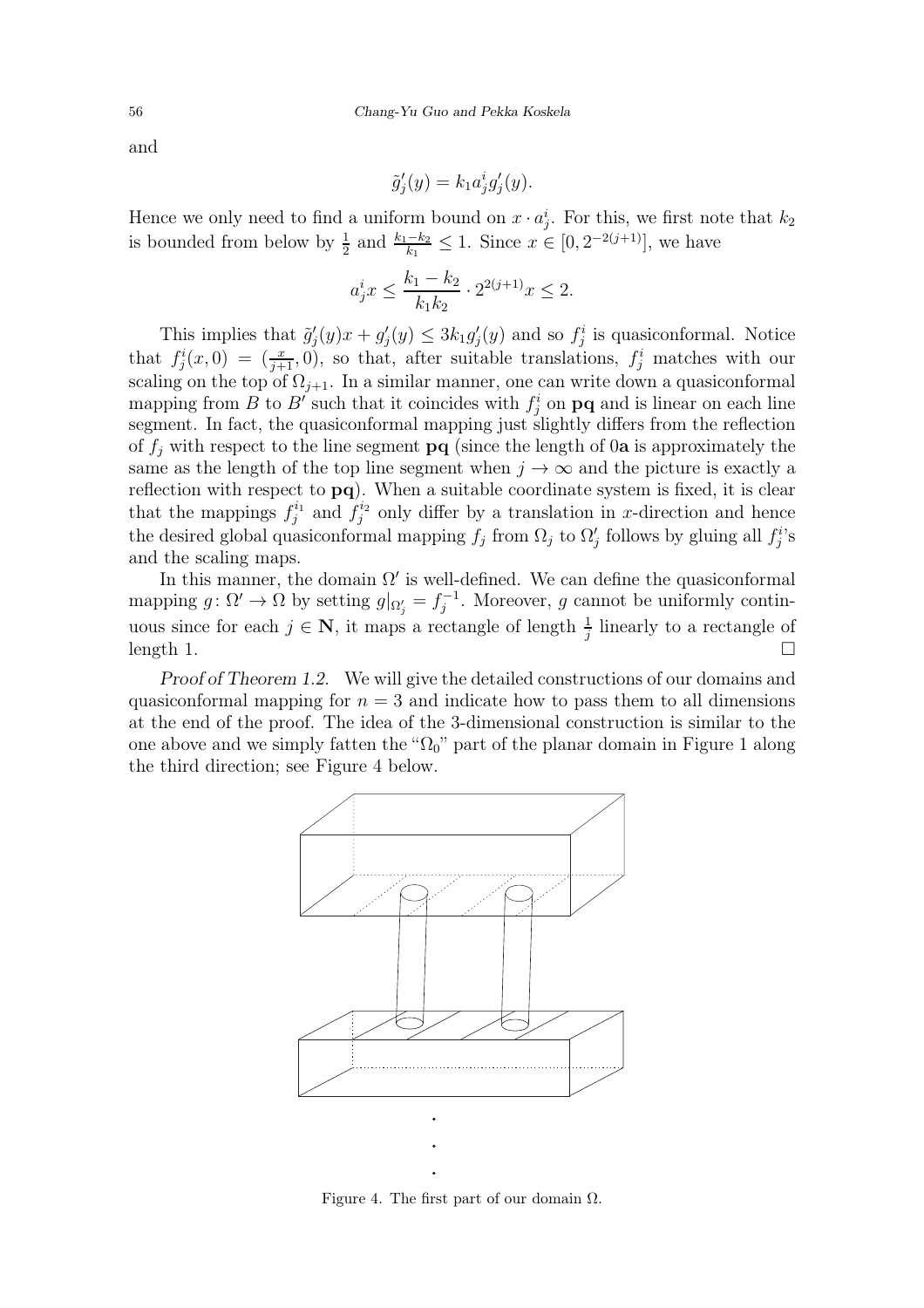The top part of Figure 4 consists of a rectangle of length 1, width  $\frac{1}{2^2}$  and height 1  $\frac{1}{2^3}$ . In the bottom, the rectangle has length 1, width  $\frac{1}{2^4}$  and height  $\frac{1}{2^6}$ . We attach four cylindrical "legs" of height  $2 \cdot 2^{-2}$  between these rectangles. The radius of the cylinder is about  $2^{-3}$  and the distance between them is about  $2^{-2}$ .

We can proceed our construction in the following manner. At step  $j$ , the top part consists of a rectangle of length 1, width  $2^{-2j}$  and height  $2^{-3j}$ . In the bottom, the rectangle has length 1, width  $2^{-2(j+1)}$  and height  $2^{-3(j+1)}$ . We attach  $2^{2j}$  equidistributed cylindrical "legs" of height  $2^{-2j}$  between them. The radius of the cylinder is about  $2^{-3j}$  and the distance between two consecutive cylinders is about  $h_j = j \cdot 2^{-2j}$ . It is clear from our construction that  $\Omega$  is an s-John domain for any  $s \in (1 + \frac{1}{2}, \infty)$ .

Let  $x_0$  be the central point in the first rectangle of  $\Omega$ . It is easy to check that the assumption (1.8) is satisfied.

Our source domain  $\Omega'$  is obtained by a similar scaling procedure as in the proof of Theorem 1.1. To be more precise, at step j, we scale the top rectangle by  $\frac{1}{j^2}$  and replace the associated  $2<sup>j</sup>$  cylindrical "legs" by the same number of new "legs". The vertical distance between the scaled top rectangle and the bottom rectangle is set to be  $h'_j = \frac{2}{i^2}$  $\frac{2}{j^2}$ .



Figure 5. The new "legs" at step  $i$ .

We next explain how to select the new "legs", see Figure 5 for a top view. In Figure 5, the top rectangle has length  $\frac{1}{j^2}$  and width  $\frac{2^{-2j}}{j^2}$  $\frac{-2j}{j^2}$ . It consists of  $2^{2j}$  squares of side-length  $\frac{2^{-2j}}{j^2}$ . The bottom rectangle has length  $\frac{1}{(j+1)^2}$  and width  $\frac{2^{-2(j+1)}}{(j+1)^2}$ . The vertical distance between these rectangles is  $h'_i$  $'_{j}$ . We insert a square  $S_{j}$  of side-length 1  $\frac{1}{j^2}$  in the middle of the two rectangles, i.e. the (vertical) distance between  $S_j$  and either of the rectangles is  $\frac{1}{j^2}$ . We divide  $S_j$  into  $2^{2j}$  subsquares of side-length  $\frac{2^{-j}}{j^2}$  $\frac{j^{2}}{j^{2}}$ . Next, we set up a one-to-one correspondence between the  $2^{2j}$  squares in the top rectangle and the subsquares in  $S_j$ . To be more precise, we first construct  $2^{2j}$  affine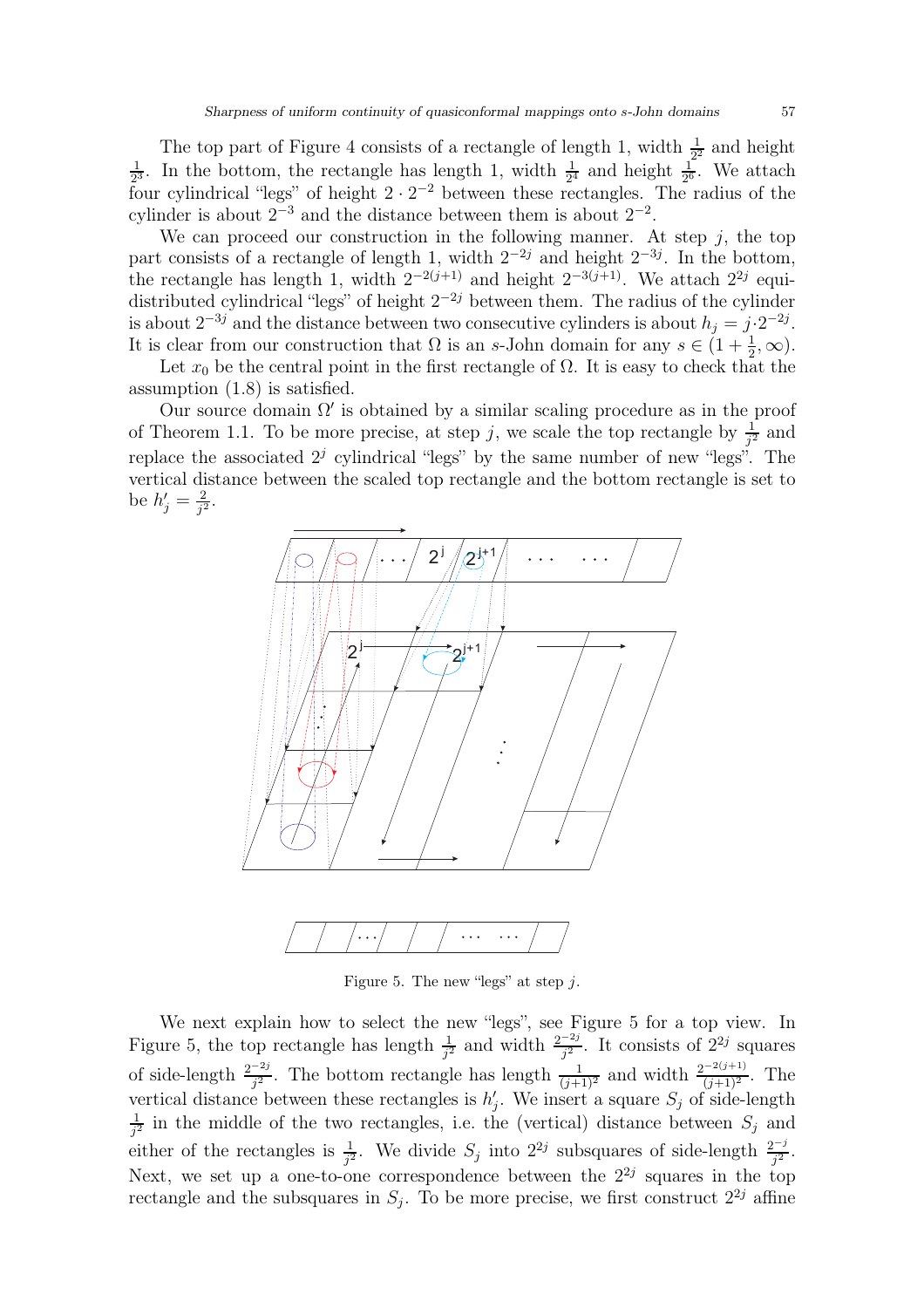"rectangles" between each square in the top rectangle and each subsquare in  $S_j$  and then we insert a "cylindrical leg" inside each affine "rectangle", see Figure 5 for the order of the affine "rectangles". The radius of the top circle of the "cylindrical leg" is set to be  $\frac{2^{-3j}}{j^2}$  and the radius of the bottom circle is  $\frac{2^{-j}}{j^2}$ . Since the  $2^{2j}$  affine "rectangles" have disjoint interiors, the  $2^{2j}$  "cylindrical legs" are pairwise disjoint. As in the proof of Theorem 1.1, we use a similar construction between  $S_i$  and the bottom rectangle.

Reasoning as in the proof of Theorem 1.1, we only need to write down quasiconformal mappings between these "legs". Note that our construction implies that all the  $2^{2j}$  "cylindrical legs" are bi-Lipschitz equivalent, with a constant independent of *j*. So finally we reduce the problem to the existence of a quasiconformal mapping q as in Figure 6.



Figure 6. The quasiconformal mapping from a "cylinder" to a "double cone".

We will use the coordinate system marked in Figure 6 and write down a quasiconformal mapping g from A onto A' such that g is a scaling between the bottom and top disks. Set

$$
g(x, y, z) = (g_1(z)x, g_1(z)y, g_2(z)).
$$

We require that  $g_1(0) = \frac{1}{j^2}$ ,  $g_1(h_j) = \frac{2^{2j}}{j^2}$  $g_2^{2j},\;g_2(0)=0,\;g_2(h_j)=h_j'$  $'_{j}$  and  $g'_{2}$  $g_2'(z) = g_1(z)$ for all  $z \in [0, h_j]$ . It is easy to check that with these requirements, g will be a quasiconformal mapping that maps A to A' such that g is the desired scaling between the bottom and top disks. One can use a map  $g_2$  of the form  $g_2(z) = a_j (e^{b_j z} - 1)$ , where  $a_j \approx \frac{2^{-2j}}{i^2}$  $\frac{-2j}{j^2}$  and  $b_j \approx 2^{2j}$ .

As in the planar case, the global quasiconformal mapping  $f: \Omega' \to \Omega$  is obtained by gluing all these g's and the corresponding scaling mappings. Moreover, reasoning as in the planar case, we can easily conclude that  $f$  cannot be uniformly continuous with respect to the metrics  $d(x, y) = |x - y|$  in  $\Omega$  and  $d_I$  in  $\Omega'$ .

The construction of the general *n*-dimensional case can be proceeded in a similar manner. At step j,  $\Omega_i$  consists of a *n*-dimensional rectangle of length  $a_1 = 1$  and (other) edge-lengths  $a_2 = \cdots = a_{n-1} = 2^{-(n-1)j}$ ,  $a_n = 2^{-nj}$  and  $2^{j}$  "cylindrical legs" of length  $h_j = j \cdot 2^{-(n-1)j}$ . The radius of the cylinder is  $2^{-nj}$ . So  $\Omega$  is an s-John domain for any  $s \in (1 + \frac{1}{n-1}, \infty)$ .